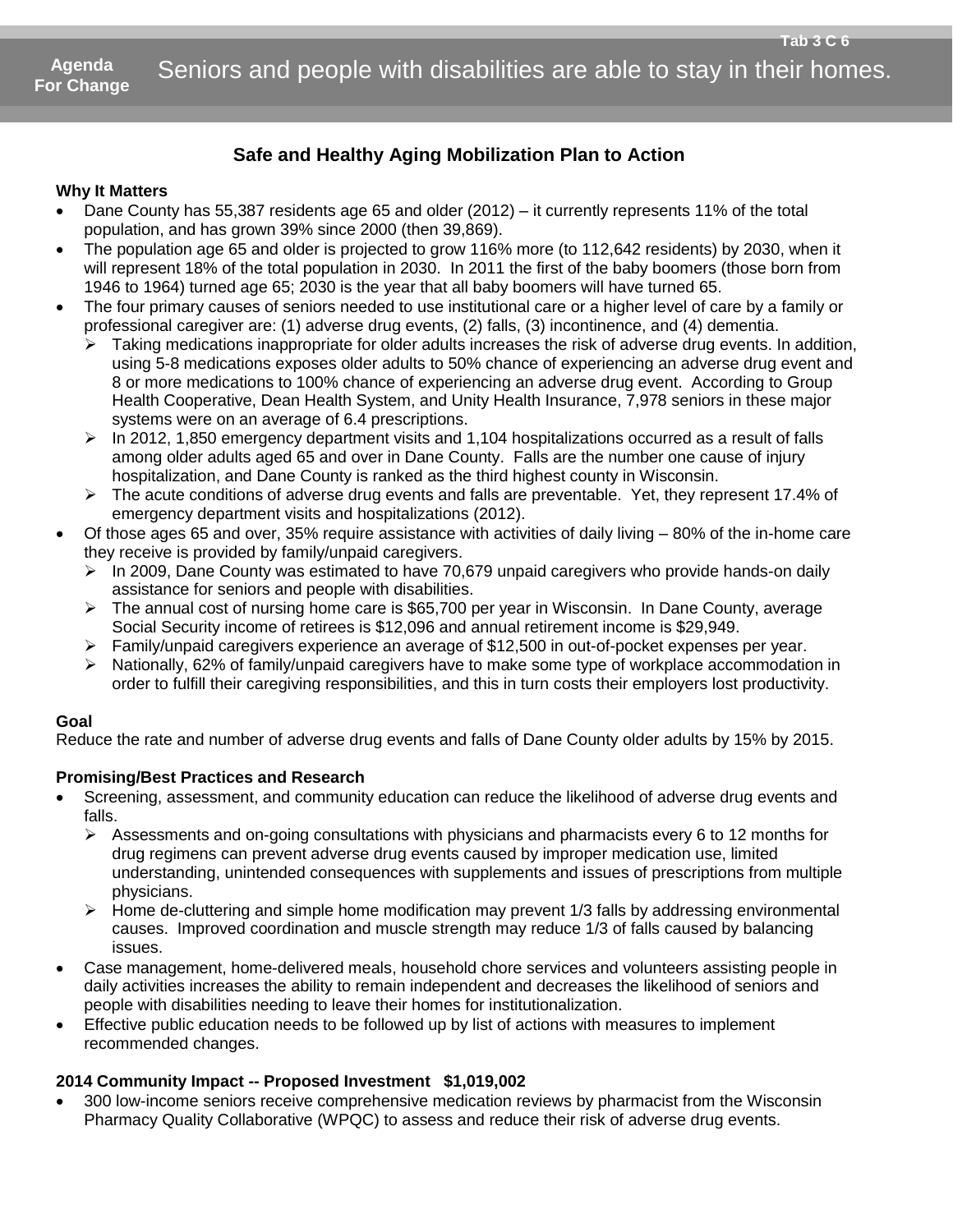- 520 seniors will receive in-home assessments for the risk of falls and adverse drug events through trained volunteer-corps and/or access to the evidence-based falls prevention classes.
- In partnership with WISC-TV, Mid-West Family Broadcasting Group, Wisconsin State Journal, Oakwood Village, and Hiebing, we will run a community-wide media campaign to raise the public awareness on the risk of adverse drug events and falls.
- The Area Agency on Aging of Dane County, focal points and partner agencies will take a lead on local community education, and will connect seniors at risk with available resources in the community.

Staff Contact: Toya Johnson Phone: (608) 246-5499 Email: [tjohnson@uwdc.org](mailto:tjohnson@uwdc.org)

### From 2010 to 2012, there was an 11% decrease in total emergency room visits and hospitalizations of adults 65+ due to Adverse Drug Events (ADEs) and Falls as a percentage of the total 65+ population.



#### Dane County Emergency Room Visits & Hospitalizations among older adults as a result of Adverse Drug Events (ADEs) and Falls

Goal: Reduce the rate and number of adverse drug events and falls among Dane County older adults by 15% by 2015



Source: Wisconsin inpatient/emergency department public use datasets as reported by Databay Resources, LLC Navigate; American FactFinder

United Way<br>of Dane County<br>Way

**Comprehensive Medication Reviews Completed in Dane County** 



Source: United Way of Dane County; Pharmacy Society of Wisconsin

 *Last Updated: January 2014*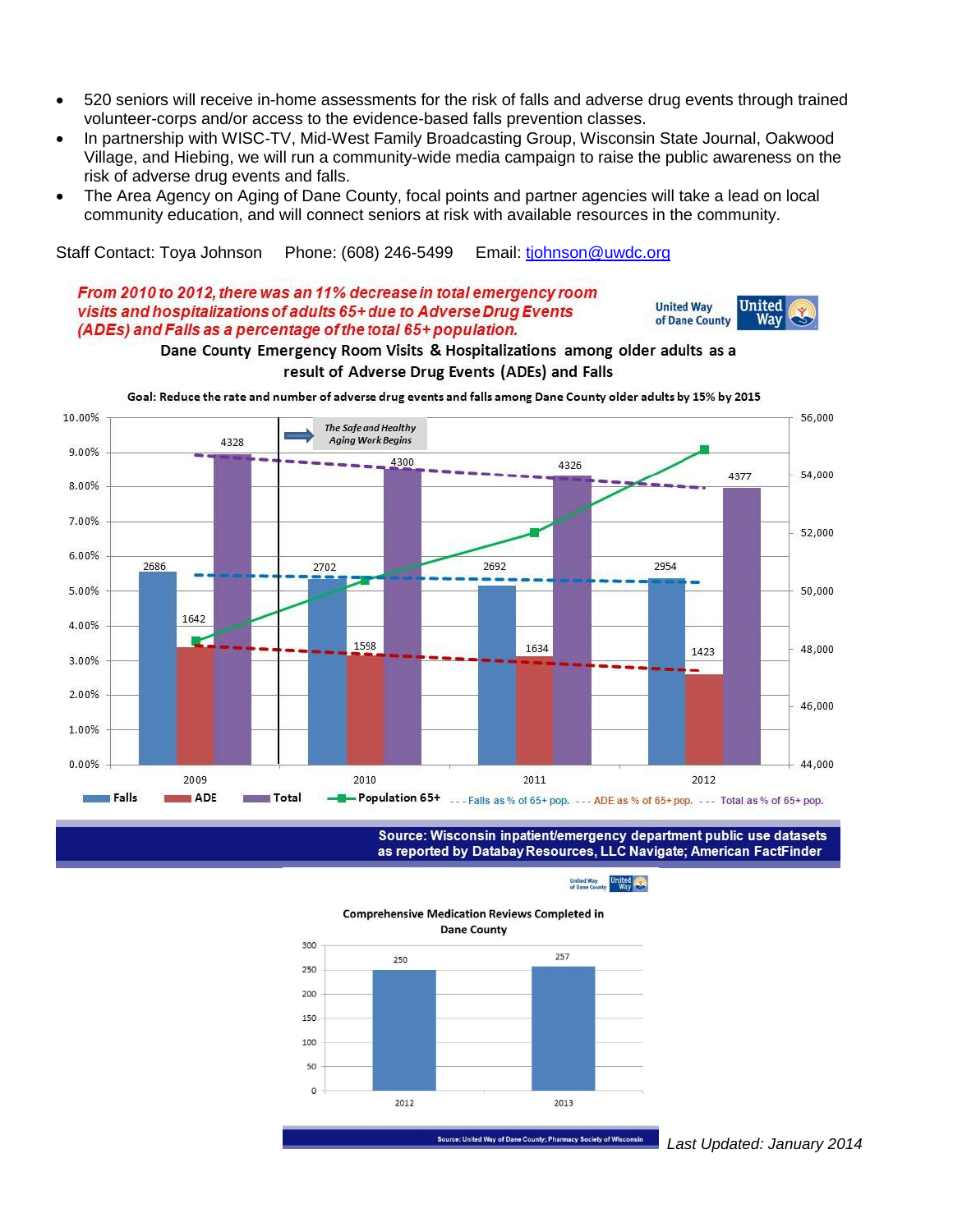

### **Safe and Healthy Aging**

### **Results**

*In 2012, 6,508 individuals 65+ in Dane County were served through nutrition programs, comprehensive medication reviews, in-home safety assessments, transportation, falls prevention programming, and case management. From 2010 to 2012 there was an 11% decrease in total emergency room visits and hospitalizations due to Adverse Drug Events (ADEs) and Falls as a percentage of the total 65+ population.*



Data Source: Agency year-end reports 2012 (count is not unduplicated); 2012 American Community Survey Census Data (3-yr estimate)

### **Community engagement that shaped this initiative**

- Publicly launched the Safe and Healthy Aging in Sept 1<sup>st</sup> with 230 people and media in attendance.
- 60 community-based pharmacists at 30 WPQC pharmacies were trained in Comprehensive Medication Reviews and started to offer the reviews to older citizens at risk.
- Area Agency on Aging of Dane County and 14 focal points were engaged and trained to offer Comprehensive Medication Reviews at senior coalitions/senior centers.
- Innovative cause-marketing media campaign kicked off in November 2010 with Mid-West Family Broadcasting and WSJ in December 2010.
- Business Volunteer Network members and caregiver employees at TDS were engaged to develop the geriatric tool kits and media language.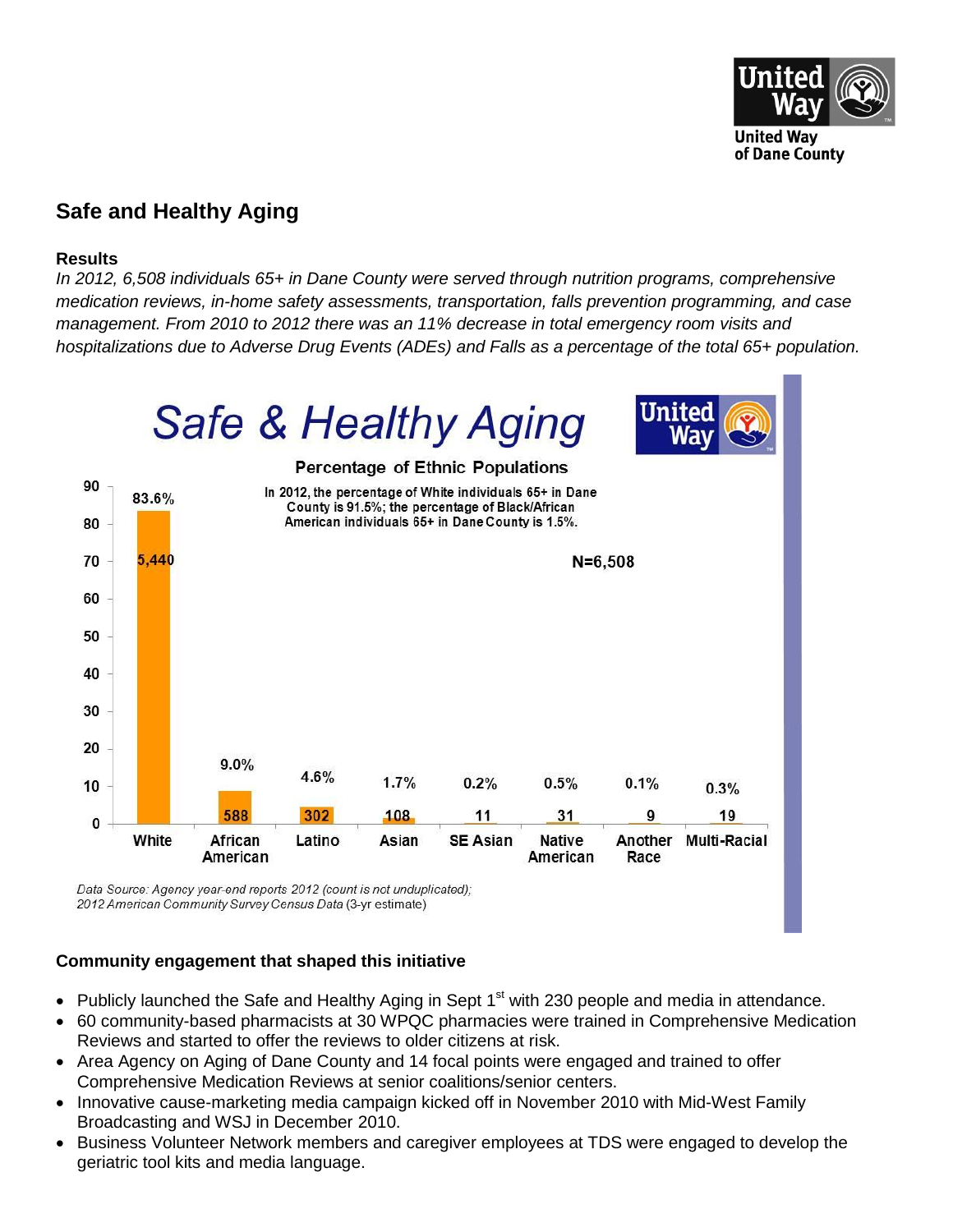

# *Delegation on Safe and Healthy Aging*

| <b>Name</b>                   | <b>Affiliation/Association</b>                                       |
|-------------------------------|----------------------------------------------------------------------|
| Co-Chair,                     | CEO, Mid-West Family Broadcasting Group                              |
| <b>Tom Walker</b>             |                                                                      |
| Co-Chair                      | SSM Medical Director of System Clinical Improvement, St. Mary's      |
| Andy Kosseff, MD              | Hospital                                                             |
| Steven Barczi, MD             | Director of VA Geriatric, VA GRECC                                   |
| <b>Christine Beatty</b>       | Director, Madison Senior Center                                      |
| Anne Marie Nahn Bell          | Program Specialist-Therapy Education & Community Outreach,           |
|                               | Dean Health System                                                   |
| Paul Bloom                    | Assistant Fire Chief- City of Madison                                |
| <b>Rick Bourne</b>            | President & CEO, Home Health United/Visiting Nurse                   |
| Barbara Bowers, RN, PHD, FAAN | Professor, School of Nursing, University of Wisconsin-Madison        |
| Robert Breslow, RPh, BCPS     | Clinical Associate Professor, UW School of Pharmacy                  |
| Denise Delong                 | Benefit Administration VP, WEA Trust                                 |
| Jennifer Fischer              | Long-Term Support Supervisor,                                        |
|                               | Dane County Dept. of Human Services                                  |
| <b>Mike Flint</b>             | CEO, Mallatt Pharmacy & Costume                                      |
| Annette Fox, RN, MSMI         | Director of Clinical Systems, Dean Health System                     |
| <b>Carl Fritscher</b>         | <b>Strategy Director, Hiebing</b>                                    |
| Rita Giovannoni               | CEO, Independent Living                                              |
| Dean Groth                    | Marketing Manager, Pfizer                                            |
| Eldona Hazen                  | Associate Minister, First Congregational Church-United Church of     |
|                               | Christ                                                               |
| <b>Tim Heaton</b>             | COO, Epic Life Insurance                                             |
| Kay Heggestad, MD             | Former Medical Director, Belmont Nursing Home                        |
| Craig Heilman                 | Executive Pastor, Door Creek Church                                  |
| Kevin Hoey                    | CEO, Door Creek Pharmacy                                             |
| Chris Kenyon                  | Senior Account Executive, M3 Insurance                               |
| Carole Kretschman, RN         | South Central Federation of Labor                                    |
| Gene Kroupa                   | Community Leader/Gene Kroupa & Associates                            |
| Kristina Krueger, NP          | Incontinence Specialist, Urogyn Health Services                      |
| Janet Loewi                   | QTI, United Way Foundation Trustee & Former Chair                    |
| Amy Ramsey, MS, RD, CSG, CD   | Nutrition/Prevention Specialist, Health Services Dept.               |
| Paul Rusk                     | Executive Director, Alzheimer's & Dementia Alliance of Wisconsin     |
| Jennifer Schauer, PharmD      | Medication Use Policy Analyst, Unity Health Insurance- University of |
|                               | <b>Wisconsin Medical</b>                                             |
| Tracy Schroepfer, PhD         | Professor, School of Social Work, UW Madison                         |
| Kathy Stellrecht, PhD         | Vice President, Catholic Charities, Inc.                             |
| <b>Sandy Tordoff</b>          | <b>Community Leader</b>                                              |
| Kari Trapskin                 | Director, Health Care Quality Initiatives, Pharmacy Society of       |
|                               | Wisconsin                                                            |
| Becky Turpin, MA              | Injury & Violence Coordinator, WI Dept. of Health Services           |
| Peggy Weber, RN, MSN          | Parish Nurse Coordinator, St. Mary's Hospital                        |
| Joe Xanthopoulos              | CEO, Oakwood Village Retirement Communities                          |
| Aaron Zitzelsberger, JD       | Director of Development, Corporate & Foundation Relations,           |
|                               | University of Wisconsin Foundation                                   |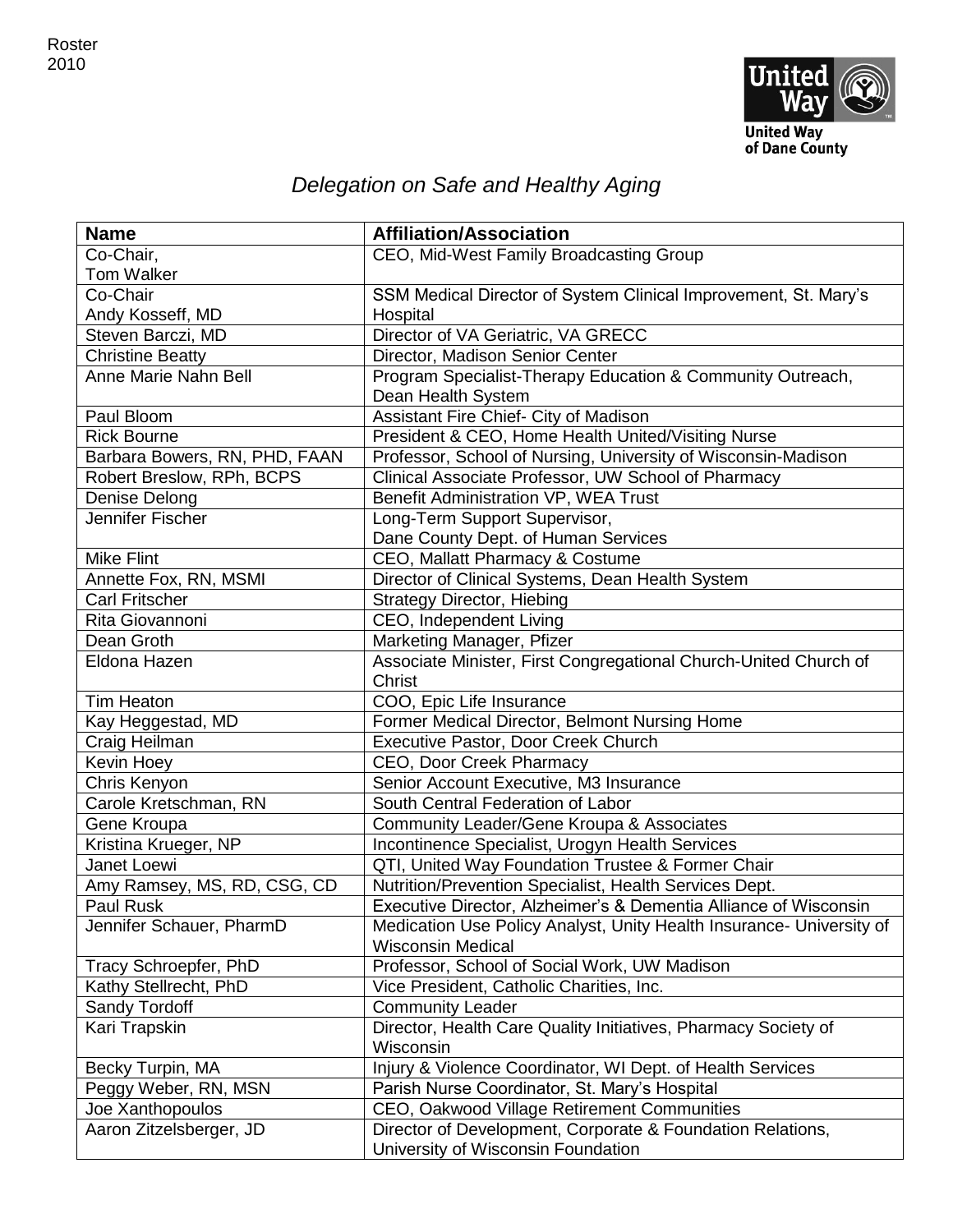## *Delegation on Safe and Healthy Aging*

| <b>Staff Name</b>              | <b>Affiliation/Association</b>                                 |
|--------------------------------|----------------------------------------------------------------|
| Ann Albert                     | Program Director-Supporting Active Independent Lives, Oakwood  |
|                                | <b>Lutheran Homes Association</b>                              |
| Deedra Atkinson                | Senior Vice President - Community Impact, United Way           |
| Janet Bollig                   | Social Work Manager, Home Health United                        |
| Alan Lukazewski                | Director of Pharmacy, Oakwood Village Retirement Communities   |
| <b>Kathy Martinson</b>         | Director, AVD & 211, United Way of Dane County                 |
| Steve Mendez                   | Assistant Director-Marketing, United Way of Dane County        |
| Lauren L. Pyszka, PharmD, BCPS | PGY2 Geriatric Pharmacy Resident, VA Hospital                  |
| <b>Cheryl Wittke</b>           | <b>Executive Director, Safe Communities</b>                    |
| Hooyung Young                  | Assistant Director Community Impact, United Way of Dane County |